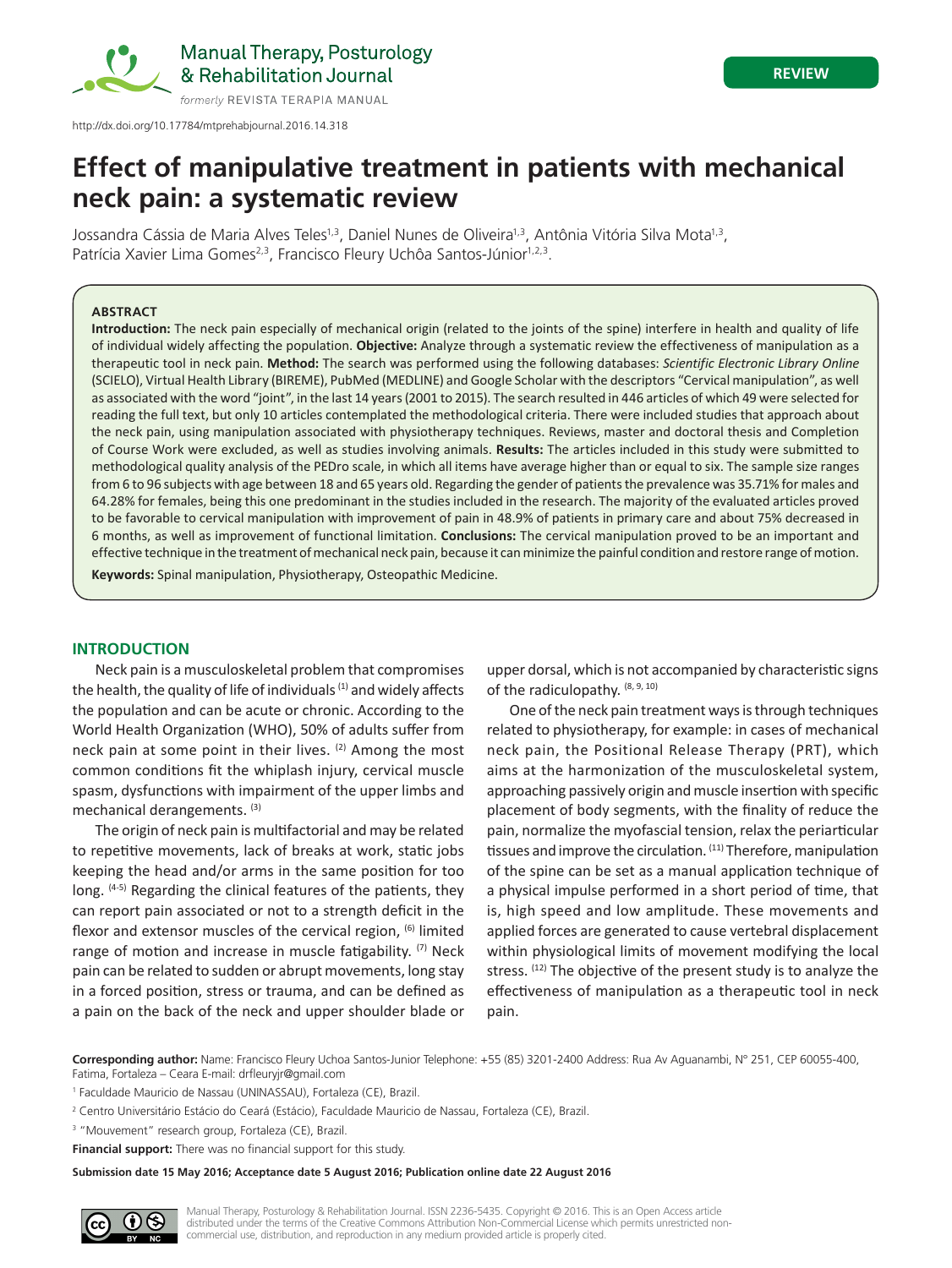

#### **METHOD**

## **Eligibility Criteria**

The study included articles that approached manipulation of the cervical spine with the use of high speed and low amplitude techniques related to range of motion disorders. In this study were excluded clinical trials that did not report diseases involving cervical joint, the ones that had absence of clinical trials randomized without amounts of group of participants, as well as reviews, master and doctoral thesis, completion of course work and studies involving animals.

# **Search strategy and selection of the study**

The search was performed using the following electronic databases in the last 14 years (2001 to 2015): *Scientific Electronic Library Online* (SCIELO), Virtual Health Library (BIREME), PubMed (MEDLINE) and Google Scholar. The researches were

realized between March and May 2015 and comprehend the following descriptors: "Cervical manipulation" isolated or associated with the word joint. The articles were repossessed in English and Portuguese.

# **Data extraction**

Initially in Figure 1, by placing the descriptors in the databases were found 446 articles, in which: Scientific Electronic Library Online (SCIELO) with n=274; PubMed (MEDLINE) with n=21; LILACS with n=19; Virtual Health Library (BIREME) with n=26; Google Scholar with n=106. Shortly after a thorough reading of the abstracts of the studies, 436 were excluded because they did not include the established methodological criteria. In total were read 10 papers in full. The overall quality of the articles was analyzed according to the evaluation items of the Physiotherapy Evidence Database‑PEDro scale.



**Figure 1.** Flowchart of the studies included in the research.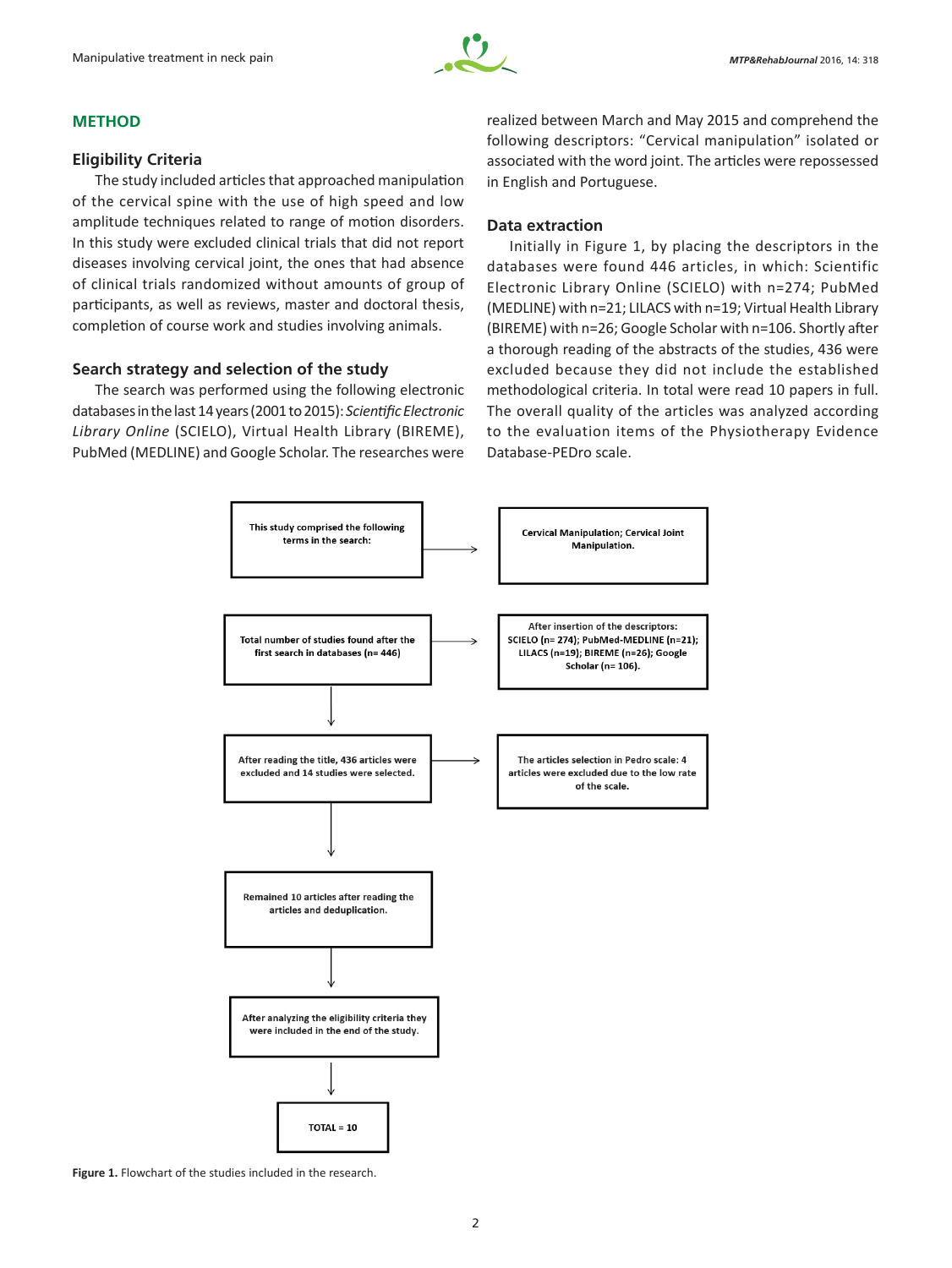

This scale has 11 items for assessment of PEDro table and for better classification of articles was applied specific result, according to the table criteria. Each satisfied item (except the first) contributes one point to the total score of the scale. The final score is obtained by the sum of all positive responses, and those that have average equal or higher than five on the scale were considered of high methodological quality.

Following are described the aspects analyzed by PEDro table as criteria to be followed to evaluate the studies. 1. The eligibility criteria were specified. 2. The subjects were randomly allocated to groups (a crossover study, the subjects were placed randomly into groups according to the treatment received). 3. The allocation of subjects was secret. 4. Initially, the groups were similar in regard to most important prognostic indicators. 5. All subjects participated in the study blindly. 6. The therapy was administered blindly by all therapists. 7. All assessors who measured at least one key outcome did it blindly. 8. Measurements of at least one key outcome were obtained in more than 85% of the subjects initially distributed between the groups. 9. All subjects who presented measurements of results received the treatment or control condition as allocated, or when this was not the case, the analysis was made for at least one of the key outcome by "intent treatment". 10. The results of statistical comparisons intergroup were described for at least one key outcome. 11. The study presents both precision measures as variability measures for at least one key outcome.

#### **RESULTS**

The table 1 presents the main data as author and year, objective of the study, intervention, results and outcome. The sample size ranges from 6 to 96 subjects with age between 18 and 65 years old. Regarding the gender of patients the prevalence was 35.71% for males and 64.28% for females, being this one predominant in the studies included in the research.

In Table 2 contains information about methodological quality using the PEDro scale, which can be evidenced that all the items included in this study underwent this legitimacy, and according to the classification all of them had average higher or equal to six, in which 33.3% of these score six, 41.62% score seven and 24.97% score eight. Therefore, all items had a good methodological quality.

**Table 1.** Main characteristics of the studies as author and year of the article, objectives, intervention, results and outcome.

| Author/year                  | <b>Objective</b>                                                                                                                                                                                                                                                                   | Intervention                                                                      | <b>Results</b>                                                                                                                                                                                                                                                                          | <b>Outcome</b>                                                                                                                                                                                                                                                                                                                                                                         |
|------------------------------|------------------------------------------------------------------------------------------------------------------------------------------------------------------------------------------------------------------------------------------------------------------------------------|-----------------------------------------------------------------------------------|-----------------------------------------------------------------------------------------------------------------------------------------------------------------------------------------------------------------------------------------------------------------------------------------|----------------------------------------------------------------------------------------------------------------------------------------------------------------------------------------------------------------------------------------------------------------------------------------------------------------------------------------------------------------------------------------|
| Kamonsekiet al 2012 [13]     | Determine the immediate<br>influence of high-velocity<br>low-amplitude technique<br>(HVLA) applied to the upper<br>cervical spine in active mouth<br>opening.                                                                                                                      | High-velocity low-amplitude<br>technique (HVLA).                                  | In intragroup analysis:<br>there were no significant<br>differences from the control<br>group. In experimental<br>group: amplitude of mouth<br>opening was significantly<br>higher post-intervention when<br>compared to pre-intervention<br>time.                                      | This study showed that<br>HVLA applied in the upper<br>cervical region promoted<br>immediate improvement<br>in mouth opening, because<br>the range was greater after<br>performing the technique<br>in the experimental group<br>compared to the control<br>group.                                                                                                                     |
| Barbosa et al 2012 [14]      | Check the effectiveness of<br>spinal manipulation by full-<br>scanning technique in the<br>correction of head protrusion<br>and the relief of neck pain<br>and headaches, as well as the<br>electrical activity of the upper<br>trapezius muscle before and<br>after the protocol. | Full-scanning technique                                                           | Pain analysis: the ten patients<br>who completed treatment<br>achieved significant results in<br>pain analysis in the studied<br>groups, with a group with very<br>significant results.<br>The biophotogrammetry<br>analysis has indicated<br>significant differences in the<br>groups. | The results suggest that the<br>full-scanning technique was<br>relevant to pain reduction<br>between the initial and<br>final moments as well as for<br>angular reduction occurred<br>in biophotogrametrics<br>data, with consequent<br>improvement of cervical<br>and head positioning of the<br>studied volunteers.                                                                  |
| <b>Stelleet al 2013 [15]</b> | Check if the osteopathic<br>manipulation through<br>the rhythmic articulatory<br>technique generates increase<br>of cervical rotation amplitude<br>measured by fleximetry.                                                                                                         | Osteopathic manipulation<br>with the cervical rhythmic<br>articulatory technique. | There was a significant<br>increase of range of motion in<br>all cases.                                                                                                                                                                                                                 | There was a significant<br>increase of range of motion<br>in all cases. The OM-CRAT<br>(Osteopathic Manipulation<br>with Cervical Rhythmic<br>Articulatory Technique),<br>proved to be effective in<br>cervical rotation amplitude<br>gain and may serve as a<br>treatment for diseases that<br>are related to vertebral<br>hypomotility, as neck pain<br>and cervical osteoarthritis. |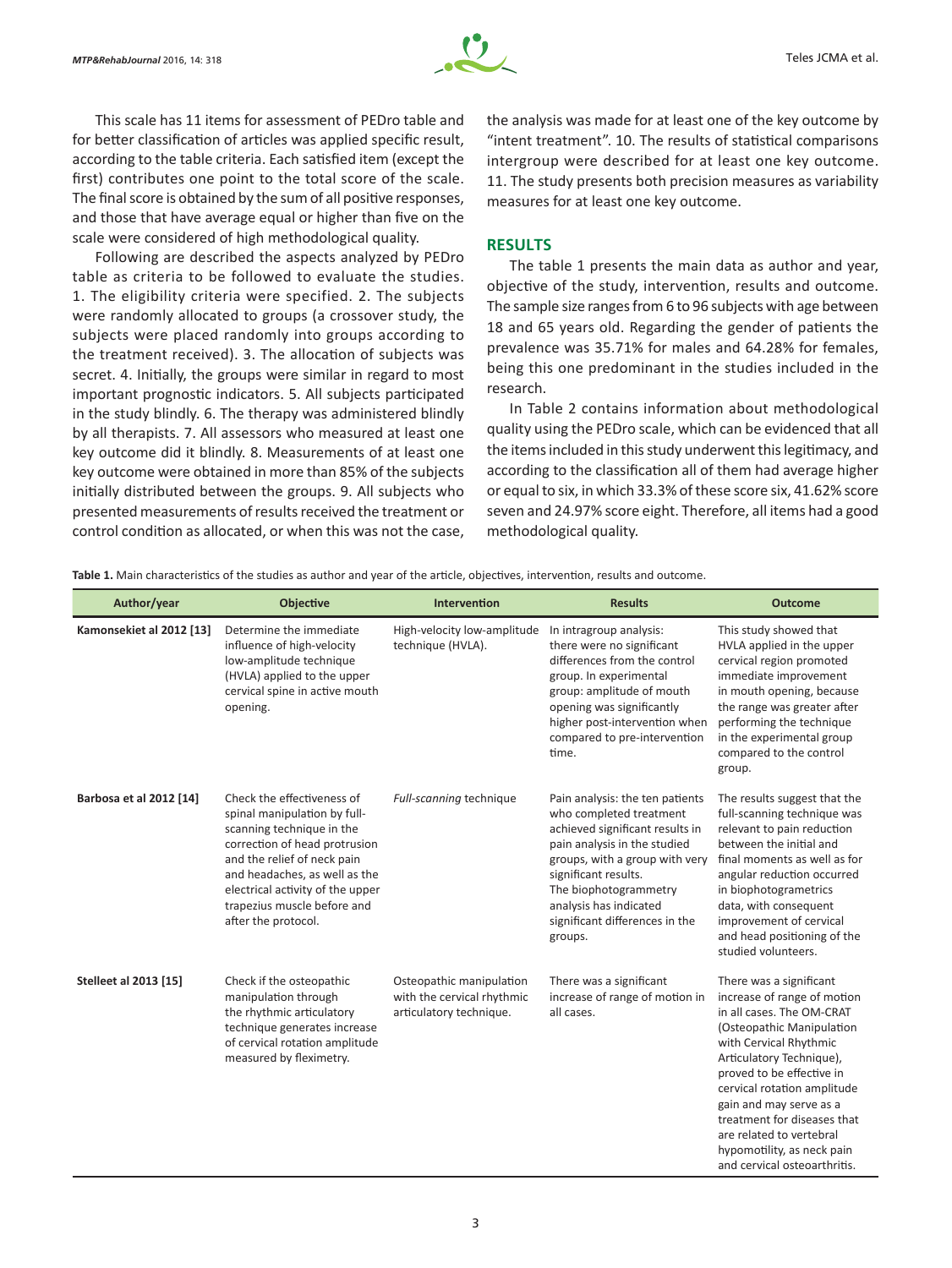

#### **Table 1.** Continued...

| Author/year                  | <b>Objective</b>                                                                                                                                                                                                                                         | Intervention                                                                                                                                                      | <b>Results</b>                                                                                                                                                                                                                                                                                                                                                                                    | <b>Outcome</b>                                                                                                                                                                                                                                                                                                                        |
|------------------------------|----------------------------------------------------------------------------------------------------------------------------------------------------------------------------------------------------------------------------------------------------------|-------------------------------------------------------------------------------------------------------------------------------------------------------------------|---------------------------------------------------------------------------------------------------------------------------------------------------------------------------------------------------------------------------------------------------------------------------------------------------------------------------------------------------------------------------------------------------|---------------------------------------------------------------------------------------------------------------------------------------------------------------------------------------------------------------------------------------------------------------------------------------------------------------------------------------|
| <b>Stelleet al 2014 [16]</b> | Check if osteopathic<br>manipulation with cervical<br>rhythmic articulatory<br>technique generates abnormal<br>oscillations of the blood<br>flow velocity or risks to the<br>circulation of the internal,<br>vertebral, basilar and carotid<br>arteries. | Cervical rhythmic<br>articulatory technique.                                                                                                                      | It is possible to say that<br>OM-CRAT in sliding and in<br>rotation generated no risk to<br>the movement of the arteries,<br>osteopathic manipulative<br>treatment or vertebral<br>manipulation did not cause<br>injury or undue stress on the<br>vertebral and carotid arteries.<br>There was only a discrete<br>increase of the flow velocity in<br>the intracranial arteries after<br>OM-CRAT. | There is no significant<br>oscillation in flow velocity<br>in the vertebral arteries<br>(intracranial and extracranial -<br>bilateral), internal carotid and<br>basilar (bilateral) with OM-<br>TARC, which allows to provide<br>security in the cervical<br>manipulative treatment<br>without the risk of vascular<br>complications. |
| Camargo et al 2012 [17]      | Determine the immediate<br>effects of C5/C6 (Ashmore)<br>manipulation technique on<br>the bilateral EMG activity<br>of the middle deltoid<br>muscle during resting and<br>contractions.                                                                  | Ashmore technique                                                                                                                                                 | Cervical manipulation to<br>C5/C6 level with rotation to<br>the left in the sitting position<br>was able to change the<br>behavior of muscle activity<br>during contractions of 30" in<br>patients with neck pain. These<br>changes were of a reduced<br>size effect and was lacking<br>uniformity with regard to the<br>periods of beginning and end<br>of the contraction.                      | The Ashmore C5-C6 technique<br>reduced significantly the<br>bilateral EMG activity of<br>middle deltoids for 30"<br>of isometric contraction,<br>increasing muscle recruitment<br>and fatigue resistance<br>compared with the electrical<br>activity in the control group<br>subjects.                                                |
| Leaveret al 2010 [18]        | Determining whether neck<br>manipulation or mobilization<br>is most effective for pain.                                                                                                                                                                  | Technique of high speed<br>manual therapy, low-<br>amplitude impulse<br>techniques.<br>Technique of low-speed<br>manual therapy, passive<br>oscillating movement. | There were no statistically<br>significant differences<br>between groups of<br>manipulation and mobilization<br>in the secondary outcomes<br>of pain, disability, function,<br>global perceived effect or<br>health-related quality of life at<br>any point of time.                                                                                                                              | Nearly half of the participants<br>of the study did not fully<br>recovered from the episode<br>of neck pain, however there<br>has been rapid and significant<br>improvement in pain scores in<br>both groups.                                                                                                                         |
| Vargas et al 2014 [19]       | Investigate the real-time<br>feedback effect on the<br>performance of CSM (cervical<br>spine manipulation).                                                                                                                                              | Cervical spine Manipulation<br>Technique (CSMT).                                                                                                                  | There were significant<br>differences in angular velocity<br>of rotation. The results<br>also showed no significant<br>difference in pre-manipulator<br>position, impulse<br>displacement or lateral flexion<br>of angular velocity.                                                                                                                                                              | Suggest that the feeding in<br>real-time feedback derived<br>from an inertia sensor can be<br>used for key-variable amounts<br>associated with the important<br>CSM and can assist in the<br>development of impulse<br>speed.                                                                                                         |
| Gong 2013 [20]               | Identify the effects of cervical<br>joint manipulation at the joint<br>position sense (JPS) of normal<br>adults.                                                                                                                                         | Cervical joint manipulation<br>at the joint position sense<br>$(JPS)$ .                                                                                           | Test group results revealed<br>statistically significant<br>differences in flexion and<br>extension, but the control<br>group showed no significant<br>differences in any of the<br>variables.                                                                                                                                                                                                    | Combined of massage and<br>cervical joint manipulation is<br>more effective in increasing<br>the range of motion.                                                                                                                                                                                                                     |
| Hernandez et al 2012 [21]    | Examine the effects of Kinesio<br>taping against cervical spine<br>manipulation in pain neck<br>intensity, disability and<br>cervical range of motion in<br>patients with mechanical neck<br>pain.                                                       | Manipulative technique<br>of high-speed and<br>low-amplitude.<br>Kinesio<br>Taping.                                                                               | Patients who received impulse<br>manipulation experienced<br>a greater increase in the<br>cervical motion rotation range<br>than those who received the<br>application kinesio tape.                                                                                                                                                                                                              | Patients with mechanical<br>neck pain receiving a cervical<br>impulse manipulation or a<br>KinesioTaping application<br>showed reduction in neck<br>pain and disability and<br>changes in cervical range<br>of motion over a period of<br>7 days.                                                                                     |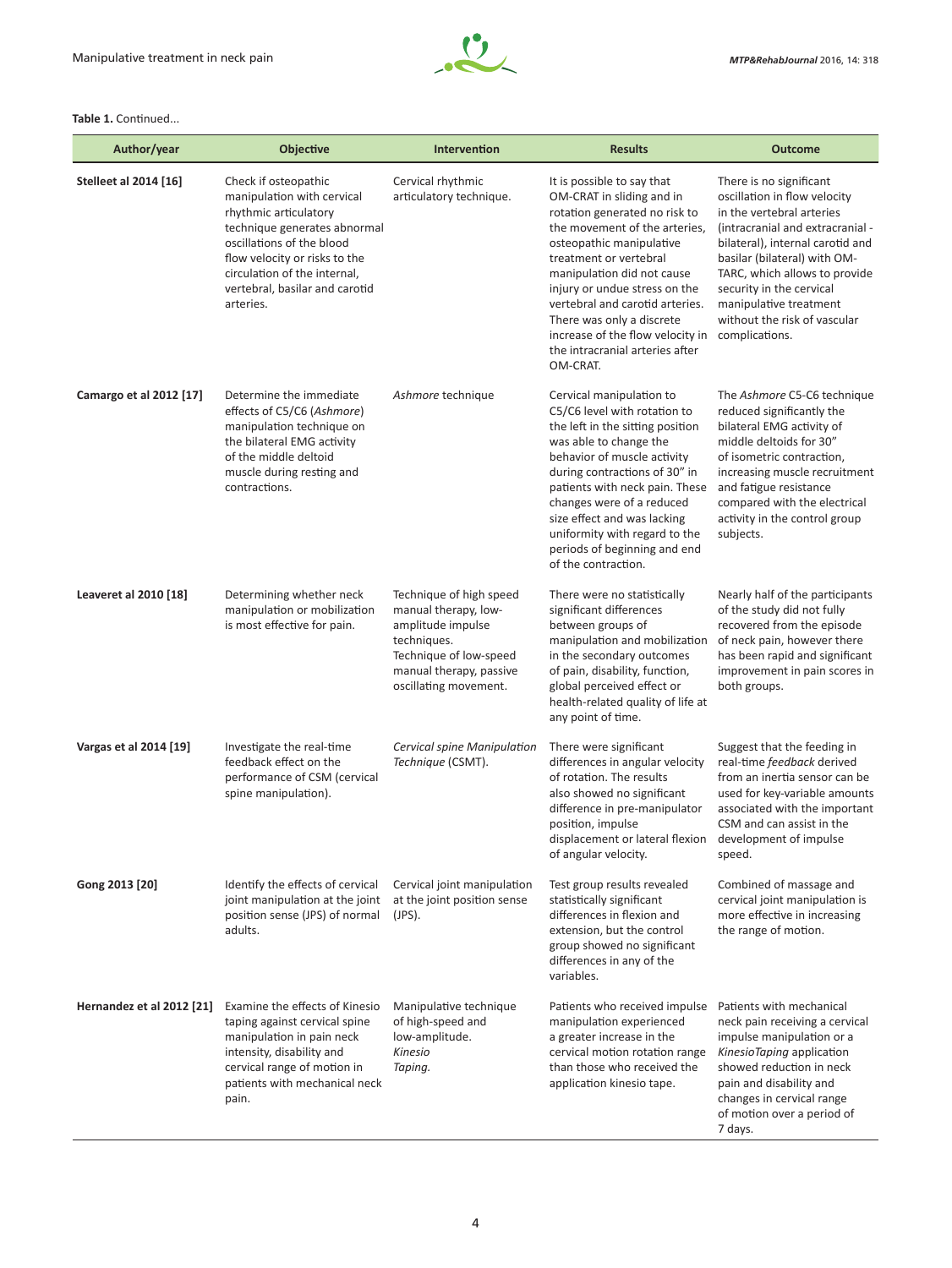

#### **Table 1.** Continued...

| Author/year               | Objective                                                                                                                                                                                                                                                                       | <b>Intervention</b>                                                                                                                                                          | <b>Results</b>                                                                                                                                                                                                                                                                                                                                      | <b>Outcome</b>                                                                                                                                                                                                                                                                                                                                                                                                                 |
|---------------------------|---------------------------------------------------------------------------------------------------------------------------------------------------------------------------------------------------------------------------------------------------------------------------------|------------------------------------------------------------------------------------------------------------------------------------------------------------------------------|-----------------------------------------------------------------------------------------------------------------------------------------------------------------------------------------------------------------------------------------------------------------------------------------------------------------------------------------------------|--------------------------------------------------------------------------------------------------------------------------------------------------------------------------------------------------------------------------------------------------------------------------------------------------------------------------------------------------------------------------------------------------------------------------------|
| Puenteduraet al 2011 [22] | The differences in the result of Thrust manipulation<br>cervical thrust manipulation<br>compared to chest thrust<br>manipulation to treat patients<br>with cervical pain showed that<br>the treatment of the thoracic<br>spine demonstrated benefits<br>and involves less risk. |                                                                                                                                                                              | The study shows that patients<br>with mechanical neck pain in<br>the cervical group compared<br>with the thoracic group<br>showed significant and greater<br>improvement in all outcome<br>measures.                                                                                                                                                | It was found that patients<br>who were treated with a<br>combination of cervical spine<br>manipulation and exercises<br>showed significantly greater<br>improvement in pain and<br>disability compared to those<br>treated with thoracic spine<br>manipulation and exercises.                                                                                                                                                  |
| Kolberg et al 2015 [23]   | The aim of this study was to<br>investigate the parameters<br>of oxidative stress in patients<br>with chronic neck pain or<br>back pain after 5 weeks<br>of treatment with high-<br>speed and low-amplitude<br>manipulation (HVLA) of the<br>spine.                             | High-velocity low-amplitude<br>manipulation (HVLA).                                                                                                                          | The study showed treatment<br>by spine manipulation twice a<br>week for 5 weeks. In subjects<br>with unspecific chronic neck<br>pain increased SOD and GPx<br>activities, without significant<br>changes. And metabolites<br>activity in systemic blood were<br>almost unchanged after 6<br>sessions of HVLA manipulation<br>in men with neck pain. | This study showed that SOD<br>and GPx activity in patients<br>with nonspecific cervical<br>chronic pain or back pain<br>increased after 10 sessions<br>of HVLA manipulation of the<br>spine. This study supported<br>the hypothesis that the<br>effects of HVLA manipulation<br>of the spine on the oxidative<br>stress depend on the<br>time and the frequency of<br>treatment.                                               |
| Hurwitzet al 2002 [24]    | To evaluate the relative<br>efficacy of approaches of<br>treating pain in the neck<br>approaches commonly used<br>by chiropractors.                                                                                                                                             | High-Velocity Low-<br>Amplitude manipulation.<br>Stretching, flexibility or<br>strengthening exercises<br>and advice on ergonomics<br>and modifications in the<br>workplace. | Manipulation and mobilization The results suggest that<br>with or without heat, with<br>or without electrical muscle<br>stimulation produced similar<br>improvements in the intensity<br>of pain and disability after 6<br>months.                                                                                                                  | cervical mobilization of<br>the spine is as effective as<br>manipulation in reducing<br>neck pain and disability<br>among patients of<br>chiropractic. Furthermore,<br>was showed that no heat or<br>electrical muscle stimulation,<br>alone or in combination with<br>manipulation or mobilization,<br>significantly improves the<br>clinical results, although<br>heat may provide short-term<br>benefits for some patients. |

**Table 2.** Analysis of the articles according to the Physiotherapy Evidence Database – PEDro table scores.

| <b>Study Criteria</b>       | 1234567891011           | <b>Total quality</b> | <b>Methodological quality</b> |
|-----------------------------|-------------------------|----------------------|-------------------------------|
| Kamonseki et al 2012 [13]   | $+ + + + + - - + - -$   | 6/11                 | High                          |
| Barbosa et al 2012 [14]     | $+ + + + - + - + - +$   | 7/11                 | High                          |
| Stelleet et al 2013 [15]    | $+ - - + + + - + - + +$ | 7/11                 | High                          |
| Stelleet al 2014 [16]       | $+ - + - + + - + - +$   | 6/11                 | High                          |
| Camargo et al, 2012 [17]    | $+ + + + - + + - + - +$ | 8/11                 | High                          |
| Leaver et al, 2010 [18]     | $+ + + + - + + - + - +$ | 8/11                 | High                          |
| Vargas; Williams. 2014 [19] | $+ - + - + + - + - +$   | 6/11                 | High                          |
| Wontae Gong, 2013 [20]      | $+ - + - + + - + - + +$ | 7/11                 | High                          |
| Hernández et al 2013 [21]   | $-+ - + + + - + - + -$  | 6/11                 | High                          |
| Kolberg et al 2015 [22]     | $+ + + - - - + + + + +$ | 7/11                 | High                          |

Of the articles analyzed 85% were observed performing a type of manipulation and/or cervical technique, showing positive results such as decrease of pain and proper posture at the time of intervention to the end of the study. In 40% of subjects analyzed were seen that cervical joint manipulation in a single session revealed significant positive differences in flexion and extension. In 48.9% of the participants in the studies showed pain reduction in primary care and about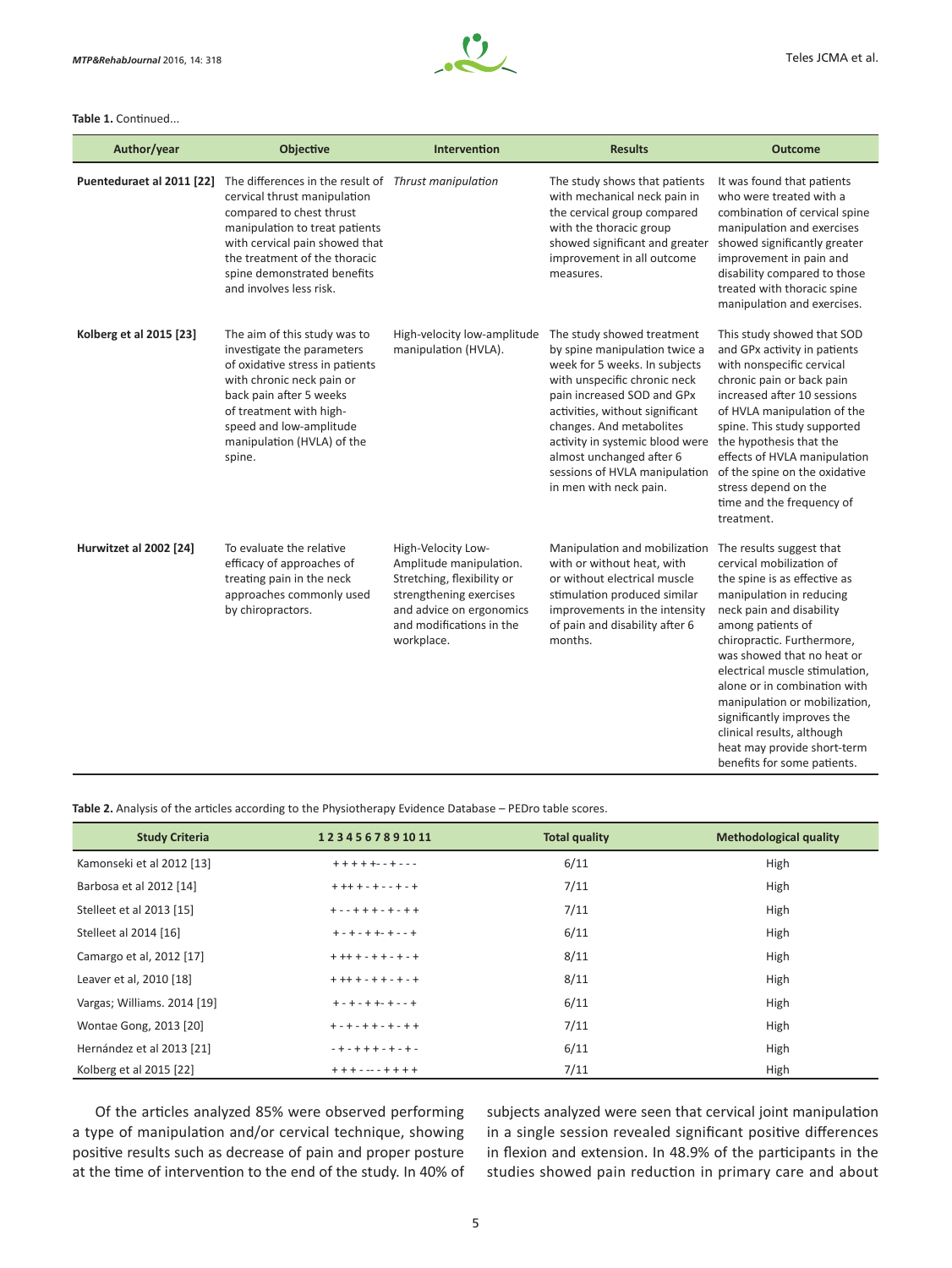

75% had reductions in 6 months. It was seen in the studies that 85.71% had the presence of high intensity pain at the initial moment of the research, taking into consideration the improvement in pain during the sessions.

Of the observed articles, various manipulations were performed such as: Positional Release Therapy (PRT), Osteopathic Manipulation (OM), osteopathic manipulation with cervical rhythmic articulatory technique, low-amplitude impulse techniques applied to the cervical spine, these manipulations and techniques have significant results for decrease in pain, resulting in the improvement of the posture, cervical and head positioning of the evaluated.

It was observed that 92.8% of subjects treated with cervical manipulation along with another technique presented with considerable satisfaction, i.e., the combination of manipulation of the cervical spine and exercises techniques resulted in significant improvement in the pain and disability compared with those treated only with manipulation or a type of technique.

#### **DISCUSSION**

In this systematic review, it was found that the joint manipulation promotes positive results such as reducing pain, range of motion and quality of life in patients with mechanical cervicalgia. (23) The method of study of the manipulation has provided more detailed critically on this techniques, setting it to one of the best indications of treatment for mechanical neck pain. (24)

It may be emphasized that all articles included in this study were considered of good methodological quality according to the PEDro scale thus underlining the importance of the quality of clinical studies used to perform this review. Lacerda et al (2011), highlighted the importance of this quality in evidence-based medicine because it contributes to search for more judicious practices, by meeting, recognition and critical analysis of the knowledge produced. (25)

The manipulation of the cervical after 4 to 6 treatment sessions, being highlighted the Gonstead techniques, high-speed low-amplitude (HVLA) and full-scanning promoted pain relief in patients with mechanical neck pain. Haavik et al (2012), demonstrated that manipulation may help treat pain through a mechanism which can contribute to changes that alter cortical plasticity influenced in motor control. (26)

In the study of Bronfort et al (2001), was showed that the manipulation technique associated with stretching and isometric strengthening obtained better result than utilized only the manipulation, during this study was observed that there was an improvement in disability and an increase in neck range of motion, showing that such combination therapy has more effective and lasting results leading to an improved quality of life. (27)

Cervical manipulation, besides relieving the pain, makes the patient return to daily activities, improving functional

ability. The use of cervical manipulation for the treatment of mechanical neck pain, disability and increased range of motion, promotes positive results reducing the pain symptoms and increasing the amplitude neck movement. (28-29)

#### **CONCLUSION**

The joint manipulation proved a significant tool for the treatment of mechanical neck pain, minimizing pain symptoms and reestablishing the range of motion. However, further studies should be encouraged in order to improve the treatment of mechanical neck pain, because of the diversity of manipulative techniques.

#### **AUTHOR'S CONTRIBUTION**

JCMAT: Article writing; DNO and AVSM: Search strategy and analysis of articles; PXLG and FFUSJ: Experimental design, article writing.

#### **CONFLICTS OF INTEREST**

The authors declare that they have no conflicts of interest.

#### **REFERENCES**

- 1. Kapreli E, Vourazanis E, Billis E, Oldham JA, Strimpakos N. Respiratory dysfunction in chronic neck pain patients. A pilotstudy. Cephalalgia. 2009;29(7):701-10. https://doi:10.1111/j.1468-2982.2008.01787
- 2. Organización Mundial de laSalud (OMS). "Directrices Sobre Formación Básica e Inocuidaden Quiropráctica". Ginebra: OMS; 2006.
- 3. Hoving JL, Twisk JW, Devillé WL, Windt D, Koes BW, Bouter LM, et al. Prognostic factors for neck pain in general practice. Pain. 2004;110(3):639- 45. http://www.ncbi.nlm.nih.gov/pubmed/15288404
- 4. Franco ML. Bloqueos diagnóstico-terapéuticos de carillas articulares cervicales. Rev SocEsp Dolor. 2009;16(2):116-21. http://scielo.isciii.es/ scielo.php?script=sci\_arttext&pid=S1134-80462009000200007
- 5. Strimpakos N. The assessment of the cervical spine. Part 1: Range of motion and proprioception.JBodywMovTher.2011;15(1):114-24. http:// www.ncbi.nlm.nih.gov/pubmed/21147427
- 6. J-P Dumas, AB Arsenault, G Boudreau, E Magnoux, Y Lepage, A Bellavance, et al. Physical impairments in cervicogenic headache: traumatic vs. nontraumatic onset. Cephalalgia. 2001;21(9):884-93. http:// www.ncbi.nlm.nih.gov/pubmed/11903282
- 7. Buckle PW, Devereux JJ. The nature of work-related neck and upper limb musculoskeletal disorders. ApplErgon. 2002;33(3):207-17. doi:10.1016/ S0003-6870(02)00014-5
- 8. Kraychete DC, Sakata RK, Tanajura D, Guimarães AC, Angelim M. Perfi l clínico de pacientes com dor crônica do ambulatório de dor do Hospital Universitário Professor Edgard Santos – UFBA. Rev Baiana Saúde Pública. 2003;27:185-95.
- 9. Gabriel MRS, Petit JD, Carril MLS. Fisioterapia em traumatologia, ortopedia e reumatologia. Rio de Janeiro: Revinter; 2001.
- 10. Herbert S, Xavier R, Barros Filho TEP. Ortopedia e traumatologia: princípios e prática. Porto Alegre: Artmed. p.1376-87. 2003.
- 11. D'Ambrogio KJ, Roth GB. Terapia de liberação posicional: avaliação e tratamento da disfunção músculo esquelética. São Paulo: Manole; 2001.
- 12. Roberge RJ, Roberge MR. Overcoming barriers to the use of osteopathic manipulation techniques in the emergency department. West J Emerg Med. 2009;10(3):184-9. http://www.ncbi.nlm.nih.gov/pmc/articles/ PMC2729220/
- 13. Kamonseki DH, Fonseca CL, Souza TP, Zamunér AR, Peixoto BO, Chiao Yi L. Efeito imediato da manipulação thrust aplicada na coluna cervical alta